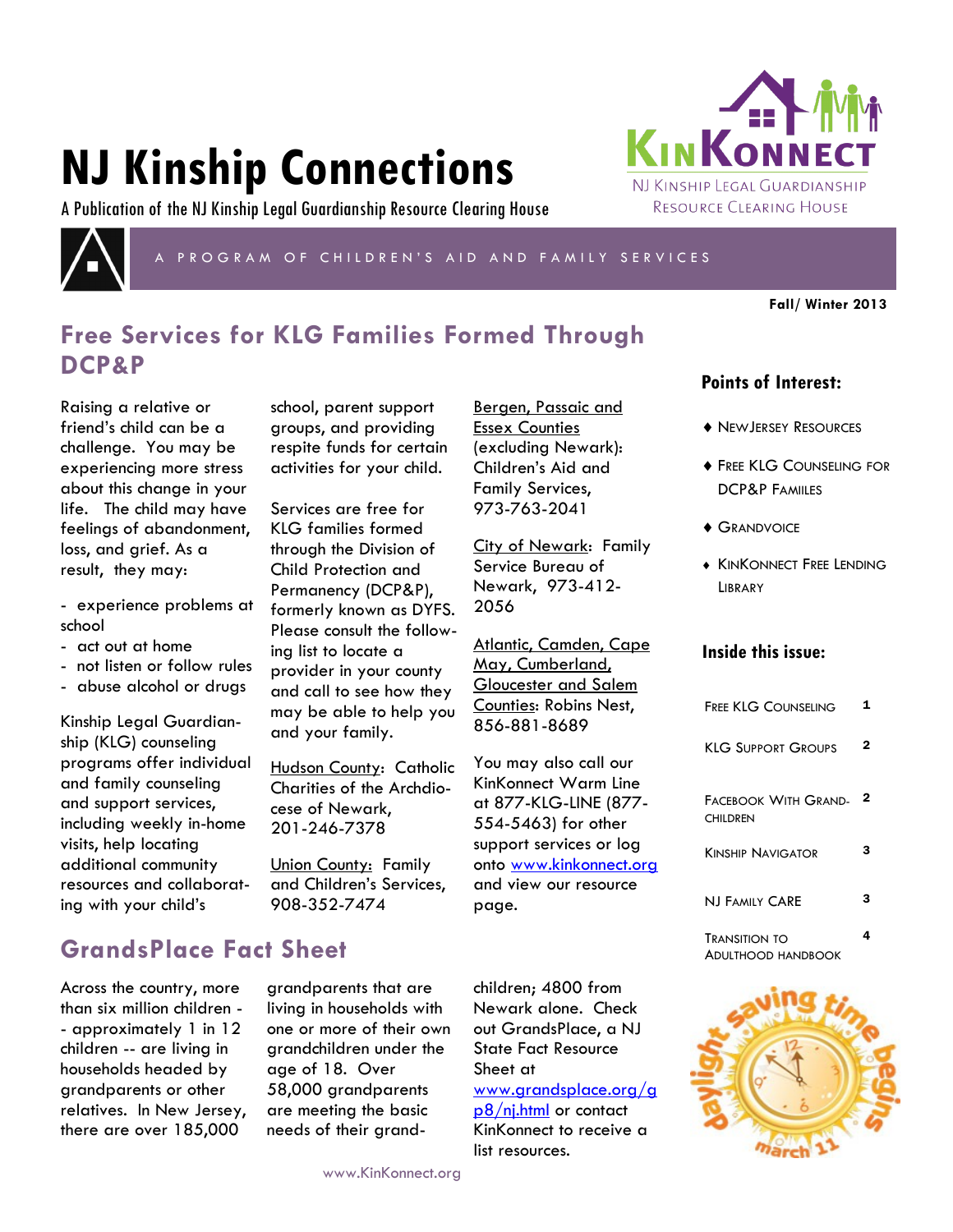# NJ Kinship Connections

**Kinship Care Support Groups**



### **DID YOU KNOW?**

THAT KINKONNECT OFFERS FREE TRAINING WORKSHOPS FOR KINSHIP RELATED SUPPORT GROUPS? THEY INCLUDE:

"ADVOCATING FOR YOUR GRANDCHILD/ RELATIVE IN SCHOOL" AND

"TELLING DIFFICULT HISTORY TO YOUR RELATIVE'S CHILDREN"

E-MAIL DWFRIED@KINKONNECT.ORG TO SCHEDULE

Would you like to meet other kinship care givers? Consider these NJ support groups:

**Grandparents Raising Grandchildren Monthly Meetings.** Englewood; sponsored by Family Support Organization of Bergen County: 201-796-6209 Ext 102. **Grandma K.A.R.E.S** Monthly support group, South Orange NJ. [www.grandmakares.vp](http://www.grandmakares.vpweb.com) [web.com;](http://www.grandmakares.vpweb.com) 973-327-4114.

**Sussex County Support** 

**Group:** 2nd Wednesday of each month 10:30 am - 12:00 noon, Sussex County Family Support Organization Office, Newton, NJ. For information and directions call: 973-940- 3194.

For a listing of other NJ support groups and information, please check out *GrandFacts,* at [www.kinkonnect.org/](http://www.kinkonnect.org/images/grandfacts-newjersey.pdf) [images/grandfacts](http://www.kinkonnect.org/images/grandfacts-newjersey.pdf)[newjersey.pdf](http://www.kinkonnect.org/images/grandfacts-newjersey.pdf) or call our KinKonnect Warmline at 877-KLG-LINE (877-554-5463). We would be happy to do the research for you.





THE KINKONNECT FREE LENDING LIBRARY OFFERS ARTICLES AND BOOKS ON HUNDREDS OF TOPICS. **CONTACT** WARMLINE@KINKONNECT. ORG

# **Are you on Facebook? Your Grandkids May Want You to Be!**

According to a recent study, people over the age of 65 are the fastest growing segment on Facebook and other social networks. Many of these individuals are grandparents or greatgrandparents.

As Facebook has become somewhat of a personal journal or diary for many kids and teens, where they share their hopes and fears, good days and bad, it would be surprising if the kids and teens wanted their

grandparents online reading what they say. Turns out - that's not true! In a recent survey, 80% of teens are actually *helping* their grandparents sign up for and use Facebook and other social media sites.

Why? Many grandkids want a connection to their grandparents who are often unable to visit or too far to see the everyday happenings of their extended family. By joining social media networks like Facebook,

grandparents can check out new photos, celebrate in sports team wins, and play games like Scrabble. For more information on the above study log onto: [www.pewinternet.org/Rep](http://www.pewinternet.org/Reports/2011/Social-Networking-Sites.aspx?src=prc-headlin) [orts/2011/Social-](http://www.pewinternet.org/Reports/2011/Social-Networking-Sites.aspx?src=prc-headlin)[Networking-](http://www.pewinternet.org/Reports/2011/Social-Networking-Sites.aspx?src=prc-headlin)[Sites.aspx?src=prc](http://www.pewinternet.org/Reports/2011/Social-Networking-Sites.aspx?src=prc-headlin)[headlin.](http://www.pewinternet.org/Reports/2011/Social-Networking-Sites.aspx?src=prc-headlin) For more information on GrandVoice, log onto: [www.grandsub.com.](http://www.grandsub.com/)



Page 2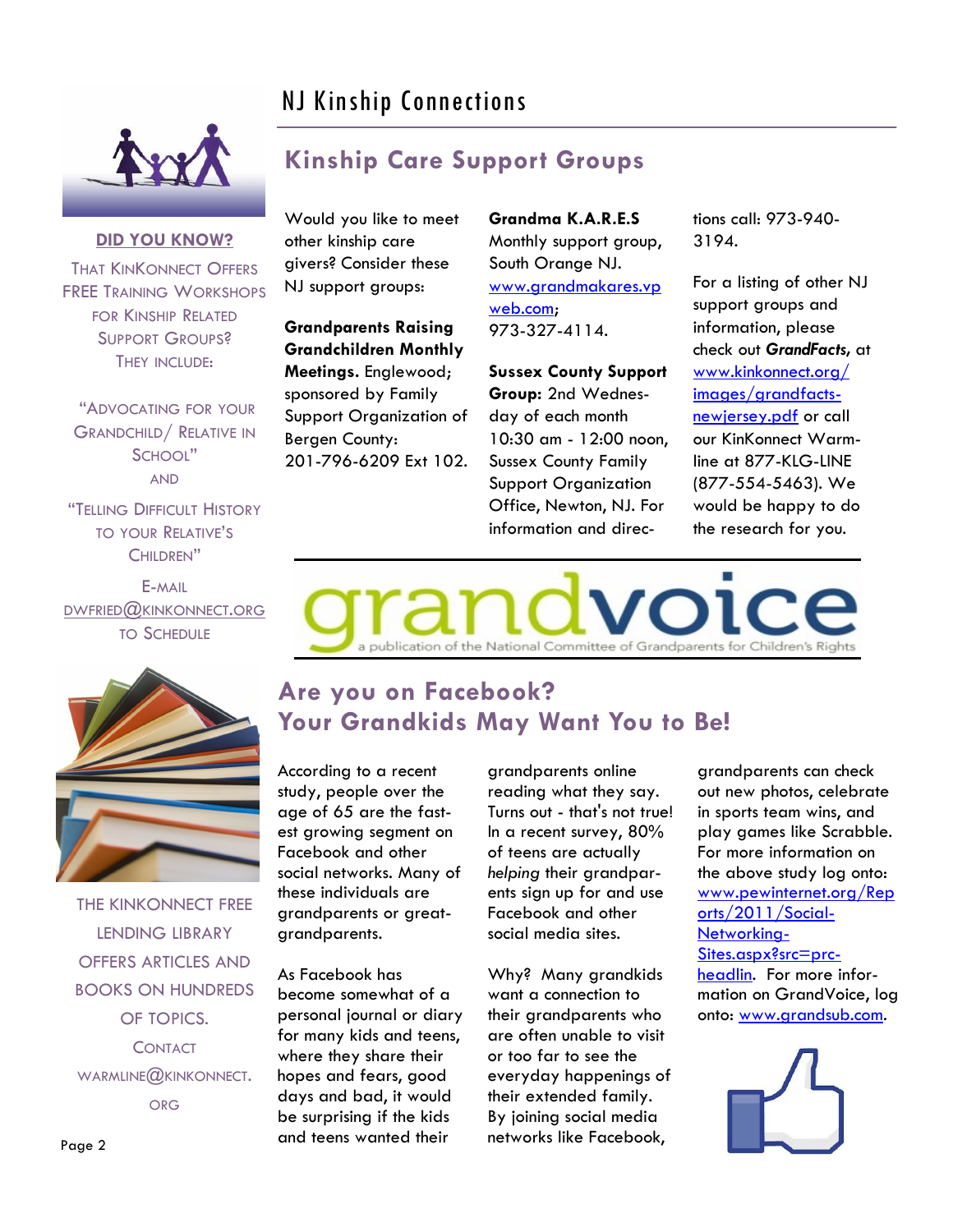## **Kinship Navigator: Call 2-1-1**

Kinship caregivers are special people who have taken on the responsibility of caring for their relative's children. These children might be the caregiver's siblings, nieces, nephews, or, most often, grandchildren.

The children may be eligible for monthly payments through the federal Temporary Assistance for Needy Families (TANF) program as well as Medicaid health insur-

ance. The local Kinship agencies serve three main functions:

- Staff from the agencies help caregivers "navigate" other forms of government assistance.

- Kinship agencies determine if the caregiver's family is eligible for Kinship Navigator program benefits (e.g., vouchers for child care, help with short-term expenses for the relative

child, etc.)

- Kinship agencies provide technical support and guide the family through the process of Kinship Legal Guardianship if the caregiver wishes to make a legal commitment to the child.

The telephone numbers of the four Kinship agencies and the counties they serve are listed below or log onto www.kinkonnect.org for information.

**CarePlus, NJ** - (201) 797-2660 or (201) 398-9110, serving Bergen, Hudson, Morris, Passaic, Sussex, and Warren Counties **The Salvation Army** - (973) 373-5045 serving Essex County. **Children's Home Society** - 1-800-396-4518 serving Mercer, Middlesex, Monmouth, Ocean, Somerset, Hunterdon, and Union Counties **Family Service Association**, 1-877-569-0350 serving Atlantic, Burlington, Camden, Cape May, Cumberland, Gloucester, and Salem Counties **Or call 2-1-1 or 877-652-1148** For details log onto: www.nj.gov/dcf/families/support/kinship/



Affordable health coverage. Quality care.

Parents of children without health insurance, including private insurance, NJ FamilyCare or Medicaid, should check the box on their 2012 NJ State Income Tax Return, question #13.

Parents who check this box will receive an *Express Lane Application*  that provides a quick way to get health coverage for children. Parents

should complete and return the application as quickly as possible for fast coverage. You work hard to keep your children safe, healthy and happy! Take advantage of this opportunity so your kids can get the checkups they need to stay healthy and see the doctor when they're sick or injured. NJ FamilyCare is committed to covering uninsured

children and protecting families' privacy. Information provided to NJ FamilyCare is used only to enroll children for health insurance.

For more information, contact NJ FamilyCare at www.njfamilycare.org or 800‐701‐0710, or Advocates for Children of New Jersey at 973‐643‐3876 or advocates@acnj.org.

## *The KinKonnect Free Lending Library*

*1-877-KLG-LINE (1-877-554-5463)*

### *Titles In the Spotlight:*

**Helping Your Grandchildren Through Their Parents' Divorce** By: Joan Schrager Cohen 1994

**Raising Our Children's Children** By: Deborah Doucette-

**Dubman** 1996